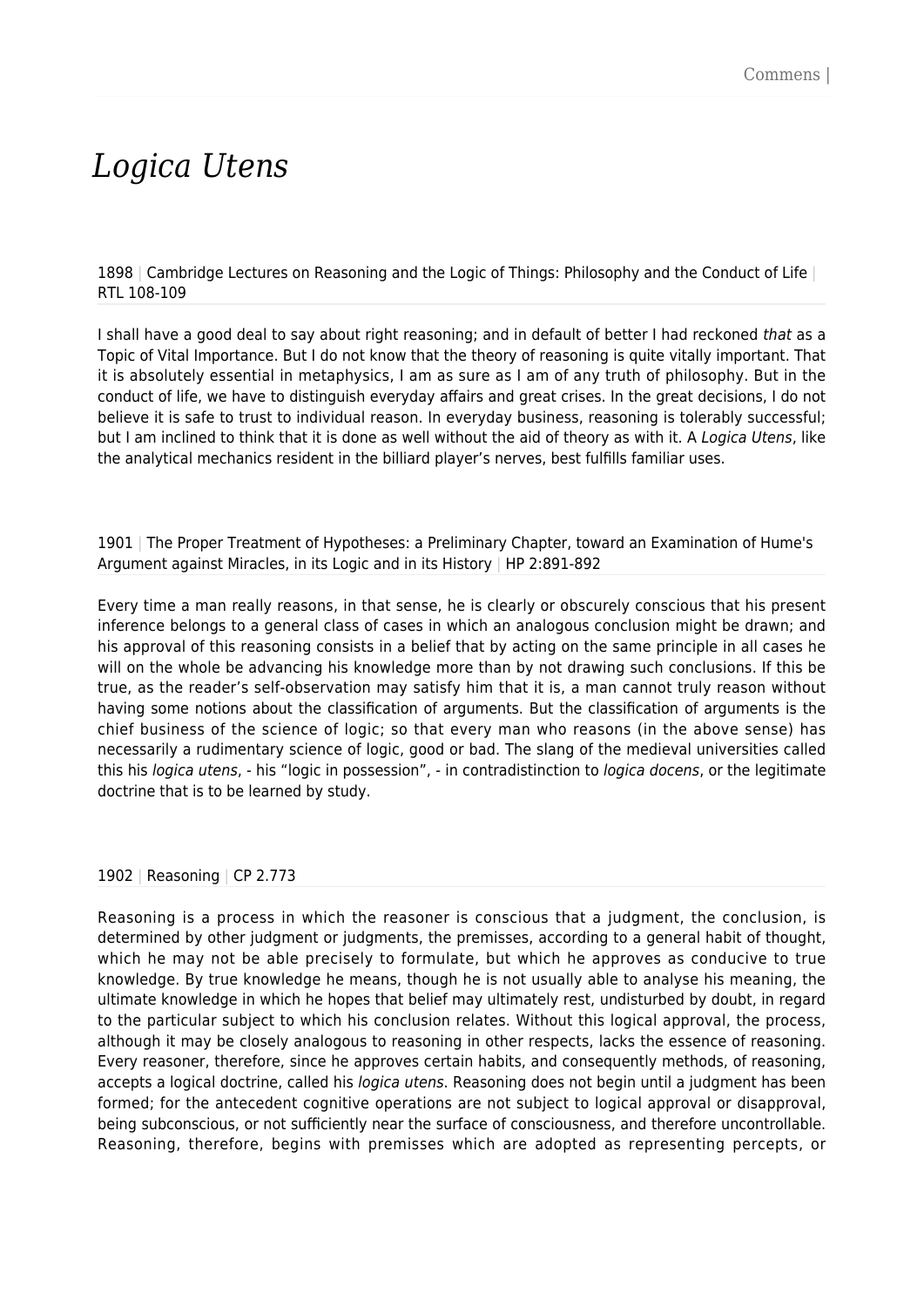generalizations of such percepts.

#### 1902 | Logic | CP 2.204

… it is only the deliberate adoption of a belief in consequence of the admitted truth of some other proposition which is, properly speaking, reasoning. In that case the belief is adopted because the reasoner conceives that the method by which it has been determined would either in no analogous case lead to a false conclusion from true premisses, or, if steadily adhered to, would at length lead to an indefinite approximation to the truth, or, at least, would assure the reasoner of ultimately attaining as close an approach to the truth as he can, in any way, be assured of attaining. In all reasoning, therefore, there is a more or less conscious reference to a general method, implying some commencement of such a classification of arguments as the logician attempts. Such a classification of arguments, antecedent to any systematic study of the subject, is called the reasoner's logica utens, in contradistinction to the result of the scientific study, which is called logica docens.

## 1902 | Minute Logic: Chapter II. Section II. Why Study Logic? | CP 2.186

Now a person cannot perform the least reasoning without some general ideal of good reasoning; for reasoning involves deliberate approval of one's reasoning; and approval cannot be deliberate unless it is based upon the comparison of the thing approved with some idea of how such a thing ought to appear. Every reasoner, then, has some general idea of what good reasoning is. This constitutes a theory of logic: the scholastics called it the reasoner's logica utens. Every reasoner whose attention has been considerably drawn to his inner life must soon become aware of this.

## 1902-03 [c.] | Reason's Rules | MS [R] 596:17-18

No matter how completely free the Reader may be of the influence of logical systems and traditions, he nevertheless does hold certain logical tenets. There are certain general forms of reasoning which he approves as calculated to lead to the truth. There are certain others which he condemns as dangerous. This doctrine is his *logica utens*; and he actually applies it in every case in which he can properly be said to reason.

1903 | Harvard Lectures on Pragmatism: Lecture IV. The Seven Systems of Metaphysics | CP 5.108

Logic proper is the *critic* of arguments, the pronouncing them to be good or bad. There are, as I am prepared to maintain, operations of the mind which are logically exactly analogous to inferences excepting only that they are unconscious and therefore uncontrollable and therefore not subject to criticism. But that makes all the difference in the world; for *inference* is essentially deliberate, and selfcontrolled. Any operation which cannot be controlled, any conclusion which is not abandoned, not merely as soon as criticism has pronounced against it, but in the very act of pronouncing that decree, is not of the nature of rational inference – is not reasoning. Reasoning as deliberate is essentially